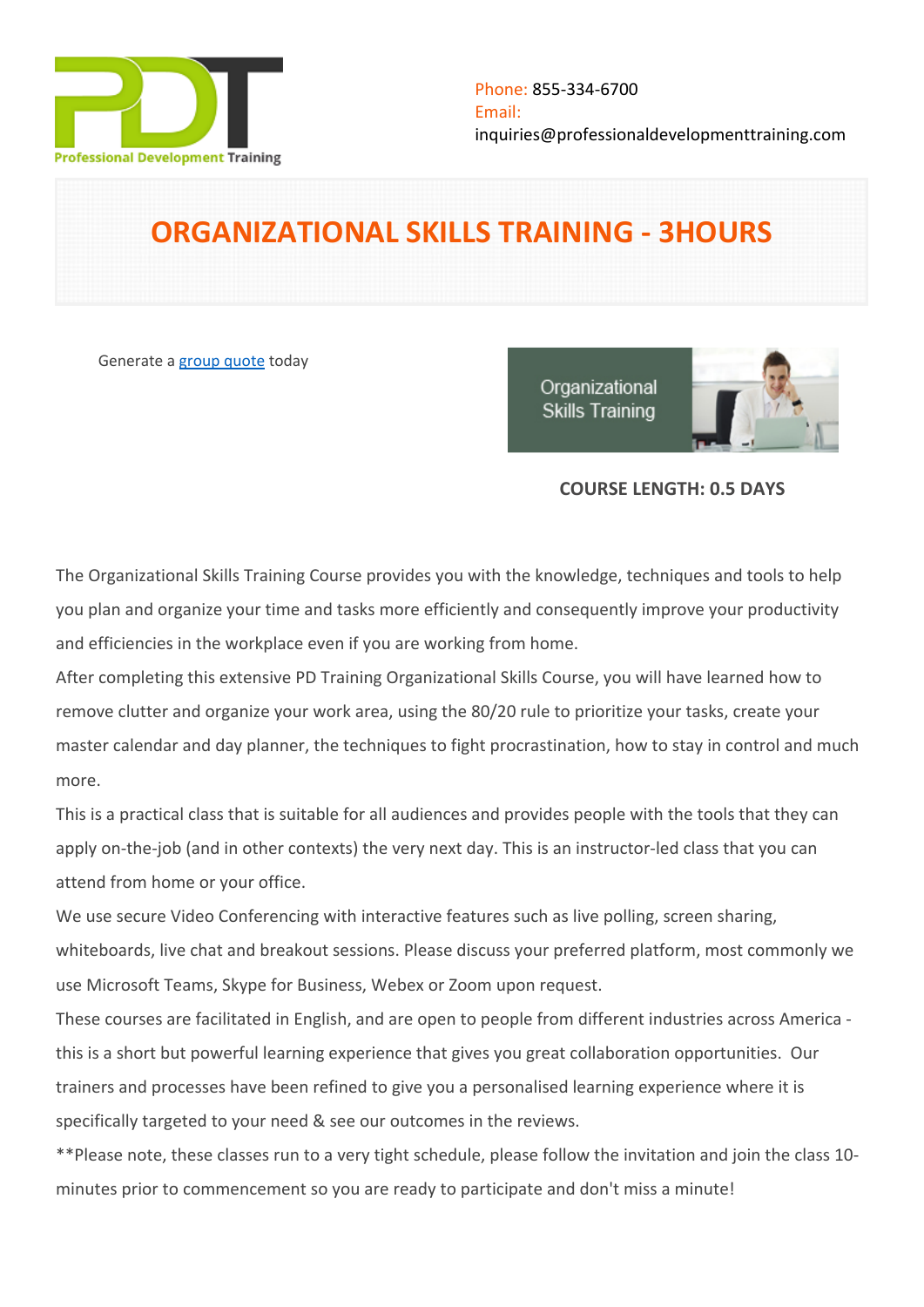## **ORGANIZATIONAL SKILLS TRAINING - 3HOURS COURSE OUTLINE**

## **FOREWORD**

During this training course, participants develop an understanding and use of examining their habits and routines, prioritizing, organizing the workspace and setting plans to stay organized. It also helps to identify and remove obstacles to organization and productivity such as procrastination.

This extensive training course helps participants to develop essential skills in organizing their work lives, so that they increase their productivity, and reduce waste of their time and resources. Getting and staying organized is easy once you've learned the tricks.

## **OUTCOMES**

#### **After completing this course, participants will have learned to:**

- Remove the clutter
- Place everything in its place
- Write down priorities
- Prioritize tasks
- Use 80/20 rule
- Use a master calendar
- Set realistic deadlines
- Remove or limit time wasters
- Cope with things outside their control
- Use a day planner
- Be consistent
- Organize the work area
- Fight procrastination
- Use discipline to stay organized

#### **MODULES**

#### **Lesson 1: Organisation in Your Work Area**

- Keeping Items Within Arm's Reach
- Only Have Current Projects on Your Desk
- Arranging Your Drawers
- Organize to Match Your Workflow
- **•** Reflection

#### **Lesson 3: To Do Lists**

- Use a Day Planner
- Finish What You Start
- Focus on the Important

#### **Lesson 2: Scheduling Your Time**

- Have a Master Calendar
- Setting Deadlines
- Remove or Limit the Time Wasters
- Coping With Things Outside of Your Control
- Reflection

#### **Lesson 4: Prioritize**

- Write It Down
- Urgent/Important Matrix
- Divide Tasks